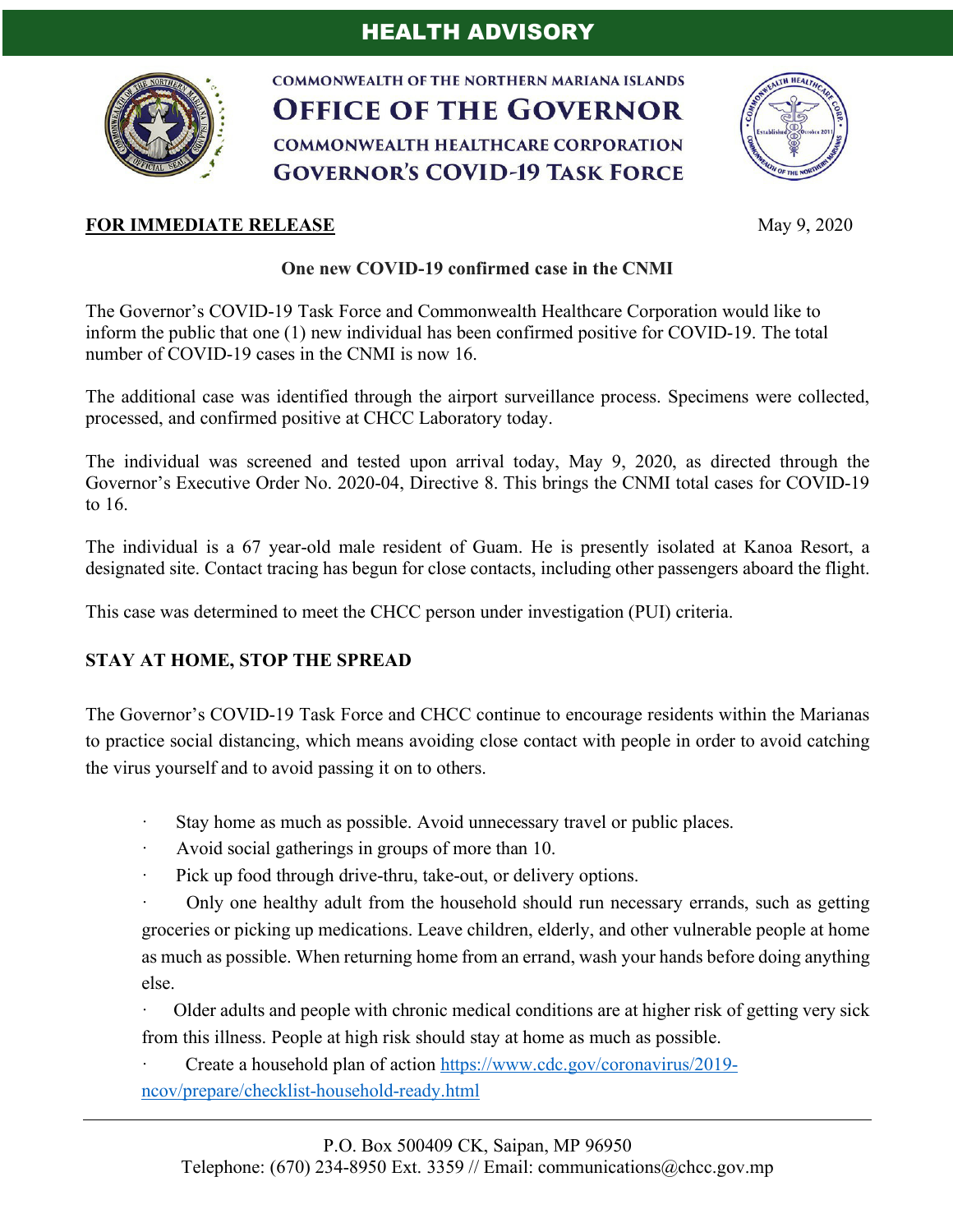Ensure a 30-day supply of all medicines.

Continue good hand hygiene:

- Wash your hands for at least 20 seconds with soap and water, avoid touching your face, cover coughs and sneezes with a tissue or your sleeve.
	- Use an alcohol-based hand sanitizer if soap and water are not readily available.

Know the signs and symptoms of COVID-19 and what to do if you become symptomatic:

- Stay home when you are sick and if you recently traveled to a place with COVID-19. Selfquarantine means:
	- o Choosing a room in your house that can be used to separate sick household members from others.
	- o Washing your hands often with soap and water for at least 20 seconds. If soap and water are not available, use an alcohol-based hand sanitizer.
	- o Avoiding touching your eyes, nose, and mouth with unwashed hands.
	- o Limiting visitors

The CHCC appreciates the patience and understanding of the community at this time. To obtain general information about the CNMI COVID-19 response, please contact the Governor's COVID-19 Task Force Hotline at 287-0046, 287-0489, 287-1089. These numbers are available Monday to Sunday 7:00AM-7:00PM

For medical information about COVID-19, please reach out to the COVID-19 Infoline at the following numbers: 285-1542/1672/1352/1854. These numbers are available Monday to Sunday 7:30AM-8:00PM

For mental health support and helpful tips during a crisis please call the Mental Health Support Line at 285-1856, 323-6560, 323-6561 These numbers are available Monday to Friday 7:30AM-4:30PM. For the 24/7 Disaster Distress Helpline please call SAMSHA at 1-800-985-5990

For more information about DIY face coverings, please visit https://www.cdc.gov/coronavirus/2019 ncov/prevent-getting-sick/cloth-face-cover.html

For more information about CHCC programs, please follow CHCC on Facebook, Instagram, Twitter at @cnmichcc, check out our website at www.chcc.gov.mp or call us at (670) 234-8950.

For more information on the Governor's COVID-19 Task Force, visit governor.gov.mp and please follow @GovernorCNMI on Facebook, Instagram, and Twitter.

This health advisory may be found online at http://www.chcc.gov.mp/pressrelease.html